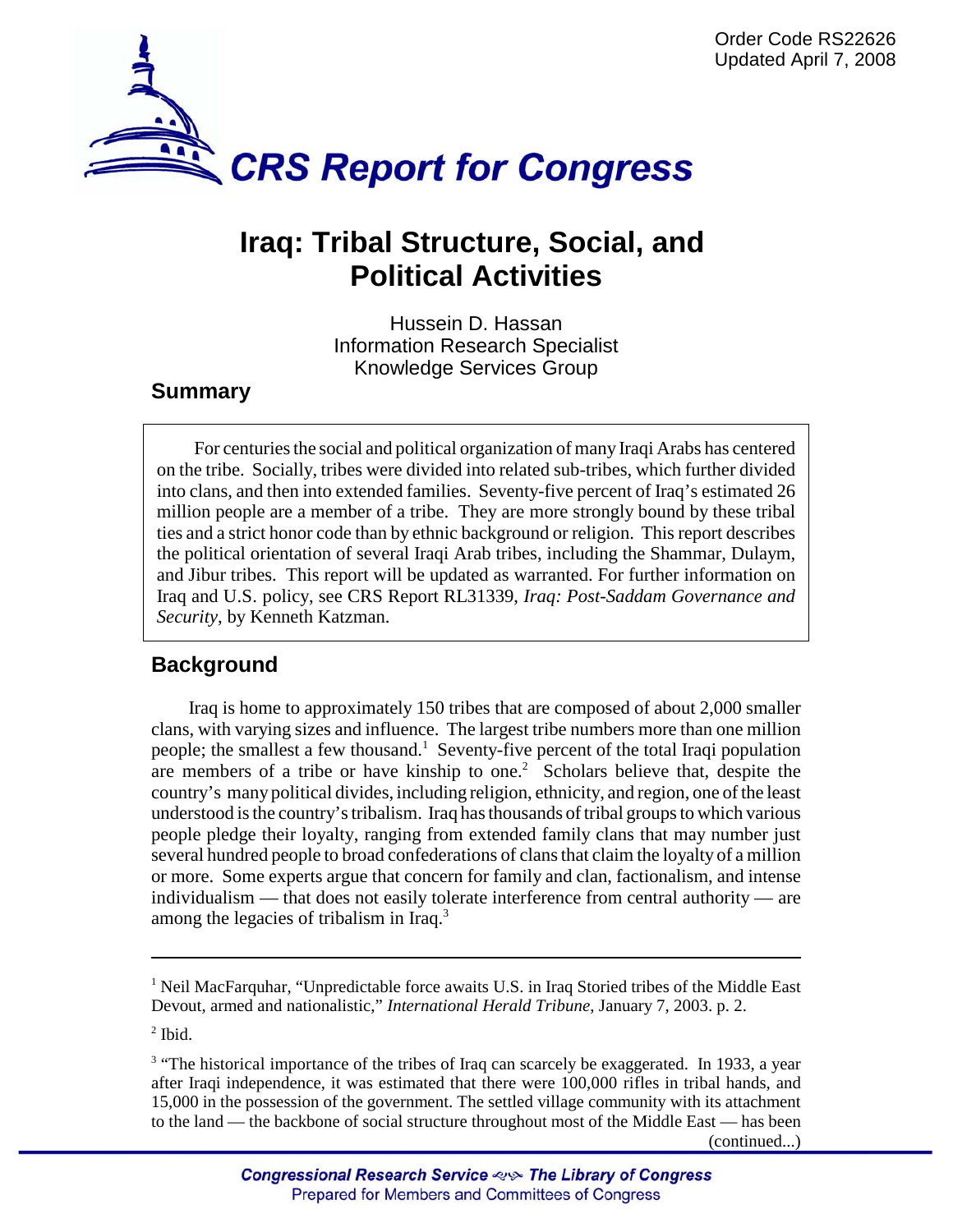## **Tribal Origin**

Many Arab tribes in Iraq are believed to have migrated from the Arabian Peninsula, moving north in search of water. Some are from the lands that constitute present-day Iraq. Others pre-date Mohammed, the prophet of Islam, who lived in Arabia in the sixth and seventh centuries and was himself a member of the Quraysh tribe. Irrespective of their shared religion of Islam and a general feeling of "Arabness," Iraqi tribes did not have a sense of common identity. The livelihood of the tribes came from herding animals, trade, raiding, and collecting tribute. Because of such diverse tribal structures and origins, it is common to see some of the major tribes in Iraq having related branches in Syria, Jordan, Saudi Arabia, Yemen, Kuwait, and other Gulf states as well as Turkey. Religious divisions were not always clear-cut, and often seemed to be a fusion between the different groups. Some tribes such as Jiburi and Shammar have both Sunni and Shiite members.

#### **Tribal Structure**

The most basic unit of Iraqi tribal structure is called the Khams or extended family. Khams consist of all male children who share the same great-great grandfather. Of all the levels of tribal organization, the Khams remains the most vital. Once the Khams structure is broken, a tribal society is no longer in place. In a family unit, before a woman gets married, she is a member of her father's tribe. If a man's daughter marries outside the clan or tribe, he no longer has the benefit of her or her sons, who could one day increase the clan's strength. This explains why marriages between first cousins in traditional tribal society are common.

Other levels of the tribal organization consists of the following:

**A biet, or "house"** is similar to a Khams. It can resemble a single, vast extended family with hundreds of members. A number of "houses" form a clan, or fakhdh.

**A group of clans** form an 'ashira, or tribal organization. For example, in Falluja, the tribe named for the town (i.e., the al-Fallujiyyin) has 16 clans, according to Iraqi genealogical charts from the 1980s. Tribes can vary widely in size, ranging from a few thousand to more than a million members.

**A group of tribes** forms a confederation, or qabila. Saddam Hussein's Al-bu Nasir tribe was part of a federation named after his native town, of Tikrit (al-Tikriti).4

## **Tribal Confederation**

Iraq was under the Ottoman rule until 1918, and the nomadic tribes formed the majority of Iraq's population. Some experts argue that the tribal sheikh was at once a

 $3$  (...continued)

a missing link in Iraq's social fabric." Dr. Phebe Marr, *The Modern History of Iraq* (Westview Press, 1985).

<sup>4</sup> Council on Foreign Relations, "Iraq: The Role of Tribes, Council on Foreign Relations," at [http://www.cfr.org/publication/7681/iraq/html#12].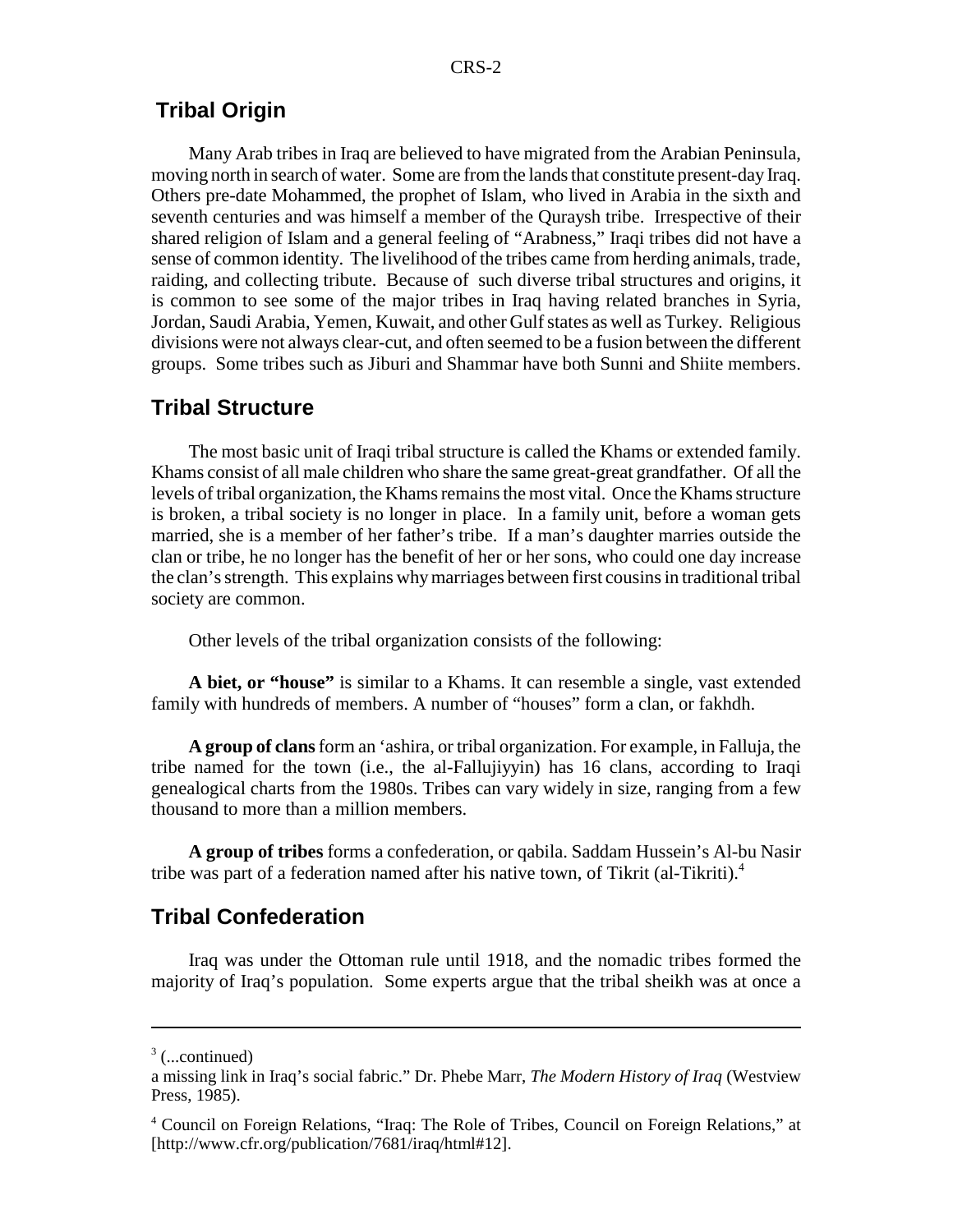political leader, military general, chief educator, and manager of foreign affairs. These tribes did not follow a sophisticated religious code. However, because of weak Ottoman rule throughout the country, Iraq's loose tribal confederations prevailed, with each tribe acting as a sort of mobile mini-state. Furthermore, in the absence of a strong central authority, the tribal framework fulfilled the primary functions of conflict and resource management. Some of the most important tribal confederations in Iraq include the Shammar, Dulaym, Jiburi, Albu Nasir, Anizah, Zubayd, and Ubayd.

Around the mid-19<sup>th</sup> century, the Ottoman Empire increased its control over Iraqi tribes through settlement policies and land reform measures.<sup>5</sup> The result was an erosion of the sheiks' traditional source of power and a disintegration of the traditional tribal system. Following World War I and the collapse of the Ottoman Empire, the British decided to unite the three Ottoman provinces of Baghdad, Mosul, and Basra into one nation-state called Iraq (a name borrowed from the medieval history of the region), despite the significant religious, linguistic, ethnic, and tribal divisions running through Iraqi society. Britain took over in 1918 and restored power to the tribal sheiks, thereby helping to preserve and reinforce Iraq's tribal structure. At the same time, the British colonial state gradually appropriated former tribal functions like control of land, water distribution, and law enforcement. Nomadic tribes settled in village communities based on extended families or sub-clans. These communities often retained their tribal names, but they were linked to the agricultural market, rather than to the subsistence economy. Tribes continued to lose power under the modernizing monarchy and later under the republican regime.

#### **Tribal Role During the Ba'ath Period**

Initially, when the Ba'ath Party came to power in 1968 with Saddam Hussein as the second highest leader of the regime, the party viewed the tribal role as outdated and even banned the use of tribal names.<sup>6</sup> The regime enacted and began to implement agrarian reform measures. At the same time, massive migration from rural areas to major cities further diminished the remaining tribal units and ties. That, however, changed in the 1980s when Saddam's regime needed soldiers to fight Iran. The tribes were tapped to contribute manpower to fight Iran. Saddam also rewarded the villages of loyal tribesmen by providing roads, electricity, and water systems. He delegated more power and autonomy to tribes after the Gulf War in 1991when he lost control of large sections of the country. He reached out to tribal leaders, allocating specific sectors of the country for them to supervise in exchange for more autonomy over tribal affairs. For instance, Sheikh Talal, who was one of the strongest tribal leaders and claims to have about 100,000 armed men all over Iraq, was allotted a 116-kilometer (72-mile) section of highway in southern Iraq to protect at night.<sup>7</sup>

<sup>&</sup>lt;sup>5</sup> Global Security, Military: "Tribal Structures" at [http://www.globalsecurity.org/military/ world/iraq/tribes.htm].

<sup>&</sup>lt;sup>6</sup> Neil MacFarquhar, "Unpredictable force awaits U.S. in Iraq Storied tribes of the Middle East Devout, armed and nationalistic," *International Herald Tribune*, January 7, 2003, p. 2.

<sup>&</sup>lt;sup>7</sup> Neil MacFarquhar, "Tribes pose wild card if U.S. fights Saddam; America feeling out Iraq's powerful clans," *The New York Times*, January 5, 2003, p. A1.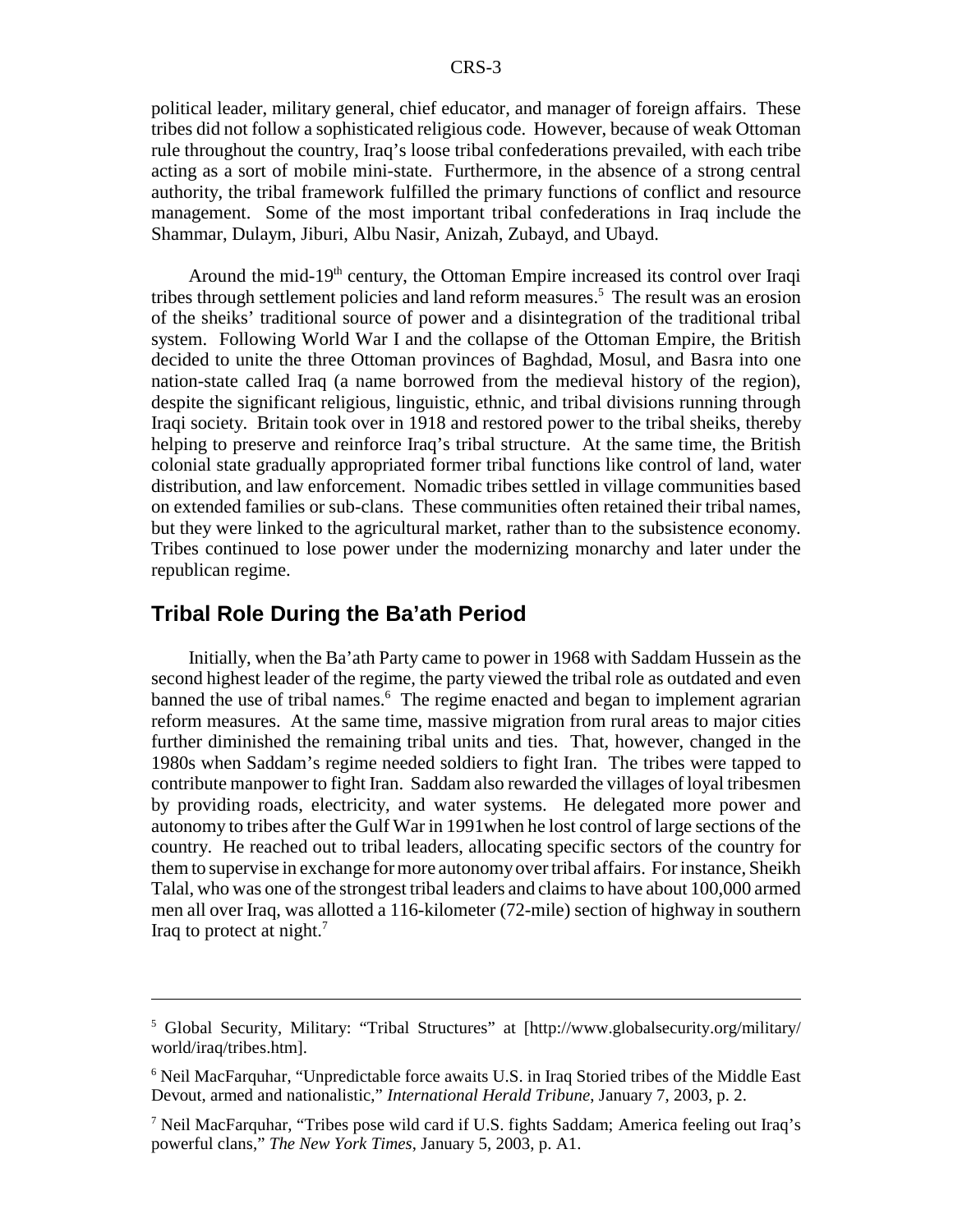#### **Major Tribes and U.S. Authorities**

As the Ottoman Turks and the British who ruled Iraq did in the past, U.S. authorities continue to seek the cooperation of the tribes with varying degrees of success. For instance, in 2004, Iraq persuaded the U.S. authorities to accept the appointment of Sheik Ghazi Ajil al-Yawar, nephew of the paramount chief of the extensive Shammar tribe, as the country's interim president. The interim Iraqi Governing Council (IGC) named Yawar, as the country's first president of the post-Saddam Hussein era. The UN special envoy Ibrahim Brahimi, later confirmed his appointment.

### **Awakening Councils**

As the Iraq war enters its sixth year, the role of the Iraqi Awakening Councils (which consists largely of Sunni groups financed by the United States to fight Al-Qaeda and other militants in the country) has become vital for the stability of Anbar province. The Awakening Councils started in Anbar Province more than a year ago in late 2006, but became stronger after the surge in spring 2007and now scores of groups have effectively taken responsibility for law and order in their neighborhoods.<sup>8</sup> The province was formerly one of the most restive areas within the Sunni triangle.

Experts argue that the troop surge and new tactics of holding areas after insurgents were expelled brought a measure of calm to parts of Baghdad and other areas of Iraq. They also believe that one reason for the decline in attacks is that many former Sunni fighters have turned against Al-Qaeda and are helping U.S. forces maintain security. In reference to the creation of the Awakening Councils and Al-Qaeda mishaps, they assert in a recent interview with Anthony Cordesman, an analyst with the Center for Strategic and International Studies (CSIS) that:

We capitalized on a spontaneous tribal uprising against Al-Qaeda. That allowed us to create the "Sons of Iraq," a force that now has some 90,000 men, about three times the size of our surge. Al-Qaeda helped us immeasurably. I think we have to give credit to our enemy. They did so much damage to themselves in alienating tribal groups and Sunnis, in driving former insurgents to work with U.S. troops, that oddly enough one of our strongest allies in making this work was our enemy.<sup>9</sup>

## **Tribal Groups**

The following are some of the major confederation and tribal groups followed by a map (**Figure 1**) with the location of these tribes and others in Iraq.<sup>10</sup>

<sup>&</sup>lt;sup>8</sup> Bruno, Roeber, "Former Insurgents Join the U.S. Effort, but Questions Linger About Their Future," ABC News, January 9, 2008, at [http://abcnews.go.com/print?id=4109560].

<sup>9</sup> Bill Rodgers, "Iraq War Enters Sixth Year," VOA News, March 17, 2008, at [http://www.voanews.com/english/2008-03-17-voa29.cfm].

 $^{10}$  Mohamad Bazzi, "On Their Terms U.S. soldier reaches out to understand Iraqi Tribal System," *Newsday*, December 21, 2003; and *Arab Tribes of the Baghdad Wilayat*, issued by the Arab Bureau, Baghdad, July 1918.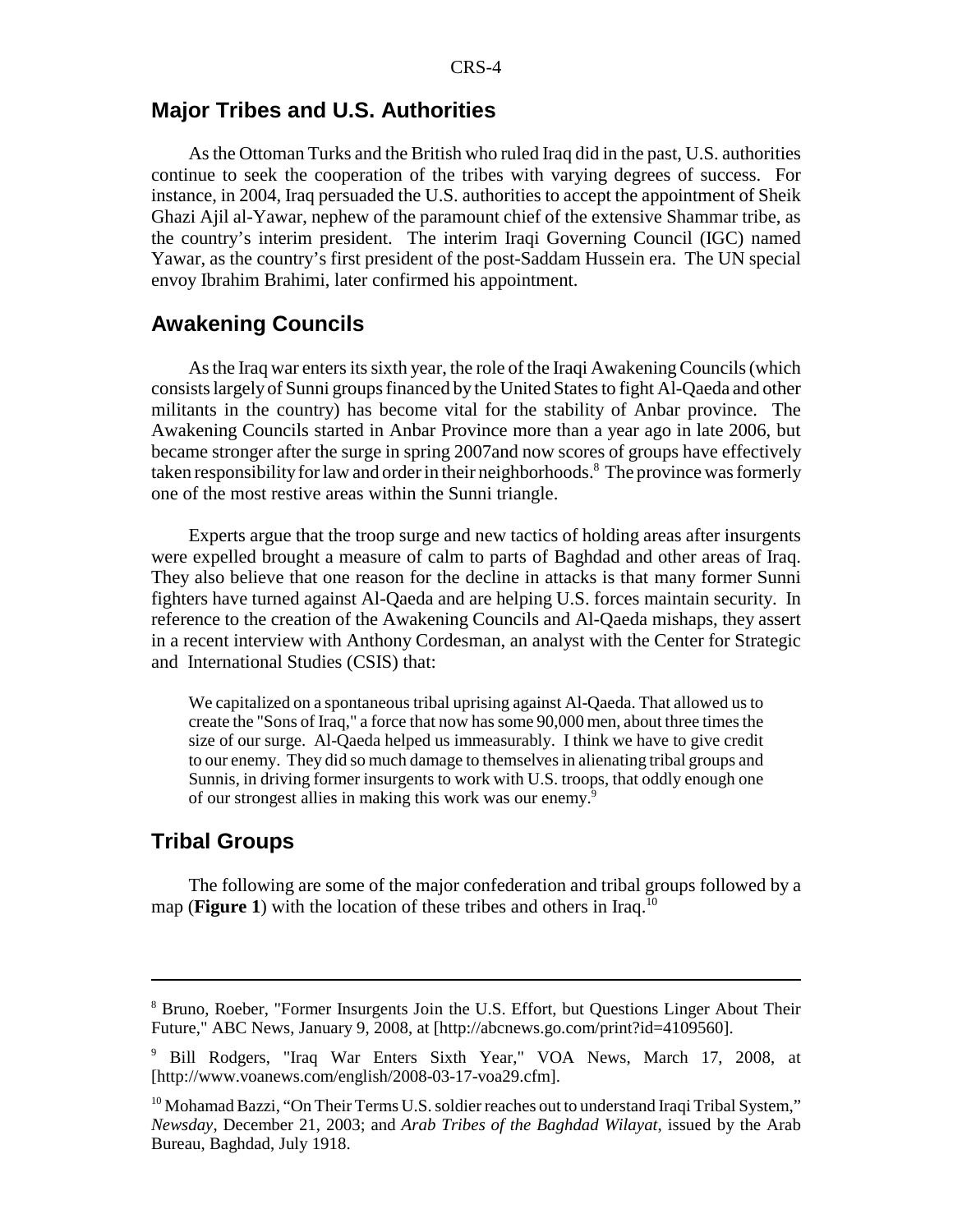The **Shammar** claim to be Iraq's biggest tribal confederation, with more than 1.5 million people. Like other big confederations, it has tended to be unified only when threatened from the outside, as in wartime. Shammar member tribes include the Toqa (historically settled in central Iraq) and the Jarba (centered in the north). Shammar tribes cover vast territories, from south of Baghdad to the Syrian border in the northwest. They include Sunni and Shia groups and their reach extends from Yemen to the United Arab Emirates.

The **Dulaym** belong to a large group of tribes of Zubaydi origin and are connected the Jannabiyin, Ubayd, and other confederations. They claim to have originally migrated from Central Arabia. (*Arab Tribes of the Baghdad Wilayat*, issued by the Arab Bureau, Baghdad, July 1918.) Many prominent Iraqis carry the last name "Dulaym," signaling they belong to this broad tribal confederation. Many Dulaymi tribes and leaders were among the most important in supporting Hussein during his rule. Dulaym tribes reside mostly in the western province of al-Anbar, around Ramadi. The Dulaym reportedly orchestrated a failed coup attempt against Saddam Hussein in July 1992.

The **Jibur** are one of the largest tribes and are scattered along the rivers as far north as Mosul and Khabur. (*Arab Tribes of the Baghdad Wilayat*, issued by the Arab Bureau, Baghdad, July 1918.) They claim to have come from Khabur. The Jiburi tribe includes both Sunni and Shia branches. Their relationship with the late Saddam Hussein was more complex. In the 1980s, Hussein gave money and powerful jobs to Jiburi tribal leaders, and in exchange, they recruited thousands of men from their tribe to fight against Iran. But the relationship fell apart after a group of prominent Jiburis reportedly plotted to assassinate Hussein in 1990. He purged the tribe's leaders, and Jiburi leaders now cooperate with U.S. forces, notably in helping rule the northern city of Mosul.

**Tikriti-al**, the late General Ahmad Hassan Al-Bakr, former president of the republic, former commander-in-chief of the armed forces, command member of the Ba'ath party from 1973-1977, and Saddam Hussein came from a section of the Albu Nasir Tribe, the group of tribes usually called al-Takarita (or the Tikritis.) The Albu Nasir tribe is believed to have more than 350,000 young men.In July 2003, Abdullah Mahmoud al-Khattab, leader of Saddam's section of the tribe, was gunned down in Tikrit, a few weeks after he publicly disavowed Saddam.

The **al-Khaza'il** are an important family from Najd. A considerable number of them are known to have been nomadic. The Khaza'il proper, apart from tribes of different origin who may still be reckoned in the confederation, are all of one family and named after their respective ancestors in the sheikhly house. Khaza'il tribe can be found in Baghdad area. The Khaza'il are divided into Al Shallal and the Al Salaman.

The **Anizah** confederation is numerically believed to be the largest group of nomad Arab tribes. They occupied a triangle of Syrian desert, near today's Iraq-Syria border, to the east bank of the Euphrates. The hereditary foes of the Anizah are believed to be the Shammar. According to published reports, the history of nomadic Arabia has been dominated for the last 150 years by the rivalry between the Anizah and Shammar.

The Banu **Hushaim** are one of the tribal confederations on the Euphrates. They are mostly of Shammar origin and are believed to have settled in Iraq for a long time.